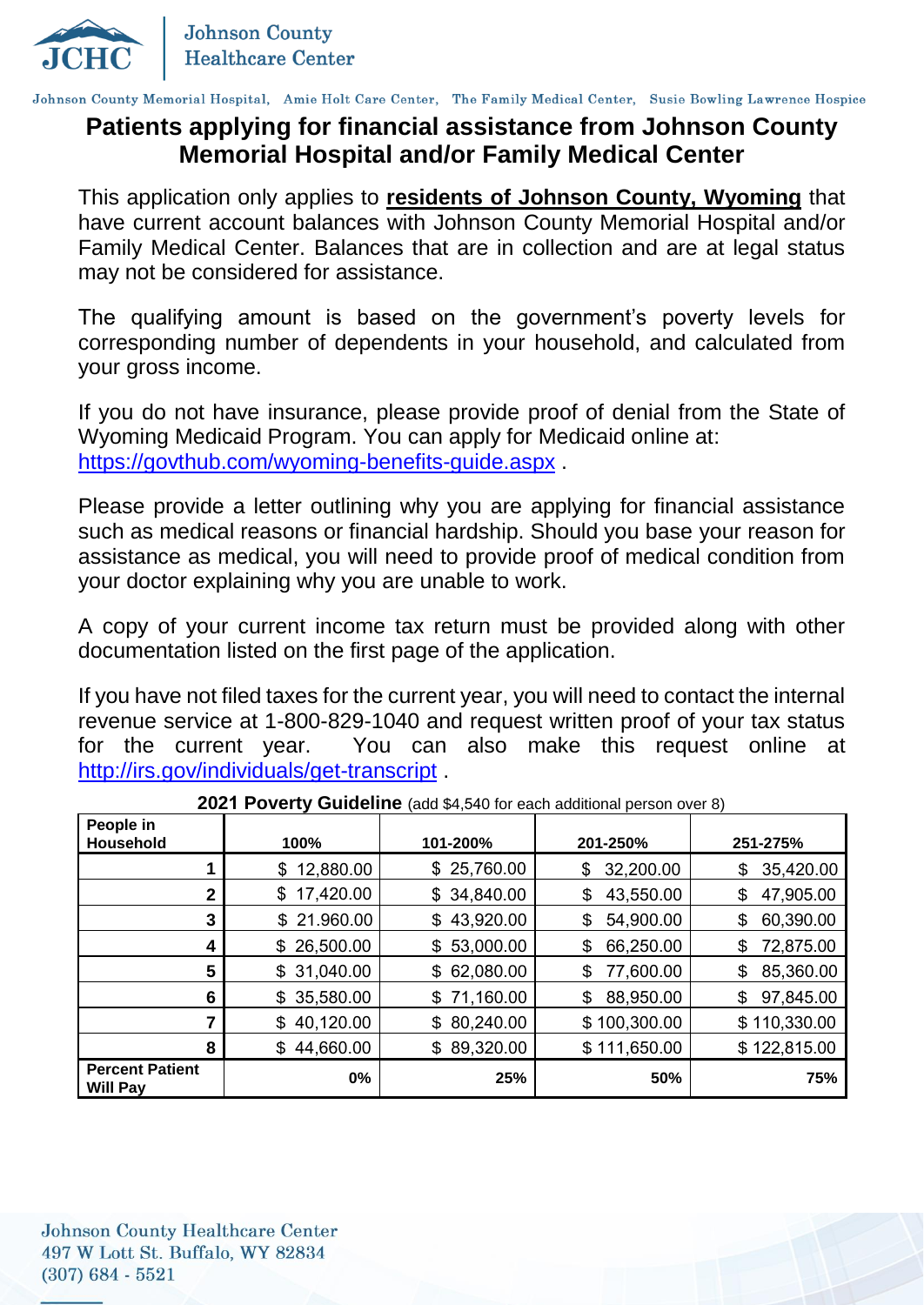

#### Johnson County Memorial Hospital, Amie Holt Care Center, The Family Medical Center, Susie Bowling Lawrence Hospice **FINANCIAL ASSISTANCE PROGRAM**

| <b>Applicant Name</b>         |                       | <b>Spouse Name</b>              |                       |  |
|-------------------------------|-----------------------|---------------------------------|-----------------------|--|
| <b>Social Security Number</b> |                       | <b>Social Security Number</b>   |                       |  |
| Date of Birth                 |                       | Date of Birth                   |                       |  |
| <b>Physical Address</b>       |                       | Physical Address, if different  |                       |  |
|                               |                       |                                 |                       |  |
| <b>Mailing Address</b>        |                       | Mailing Address, if different   |                       |  |
|                               |                       |                                 |                       |  |
| <b>Home Phone Number</b>      |                       | Home Phone Number, if different |                       |  |
| <b>Cell Phone Number</b>      |                       | <b>Cell Phone Number</b>        |                       |  |
| <b>Current Employment</b>     |                       | <b>Current Employment</b>       |                       |  |
| Occupation                    |                       | Occupation                      |                       |  |
| How Long Employed?            |                       | How Long Employed?              |                       |  |
|                               |                       | <b>Employer Phone Number</b>    |                       |  |
| <b>Employer Phone Number</b>  |                       |                                 |                       |  |
| <b>Gross Pay</b>              | Weekly; Monthly, etc. | <b>Gross Pay</b>                | Weekly; Monthly, etc. |  |
| Net Pay                       | Weekly; Monthly, etc. | Net Pay                         | Weekly; Monthly, etc. |  |
| Other Income                  |                       | Other Income                    |                       |  |
| Source                        |                       | Source                          |                       |  |
|                               |                       |                                 |                       |  |

Number of Dependents**:**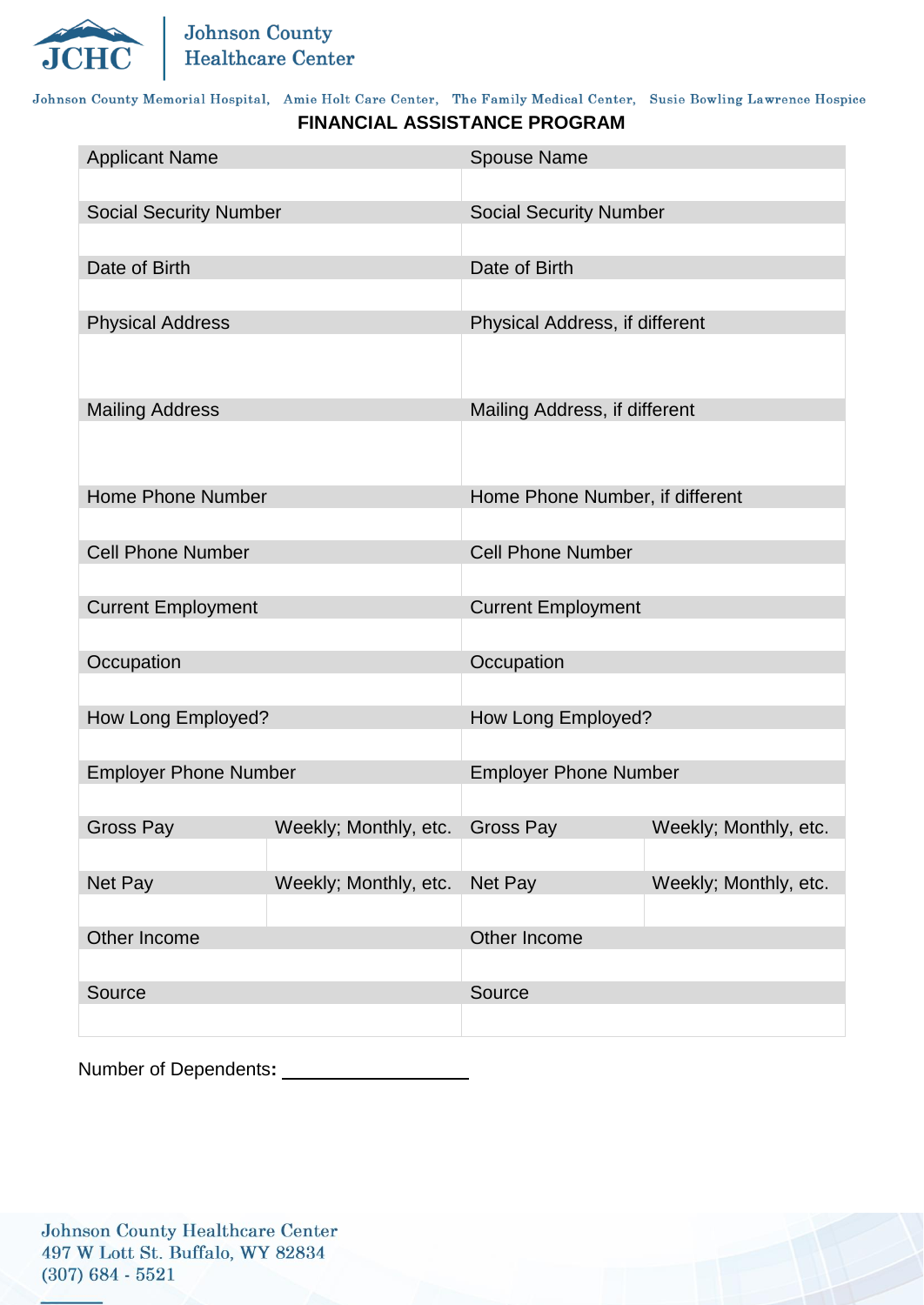

Johnson County Memorial Hospital, Amie Holt Care Center, The Family Medical Center, Susie Bowling Lawrence Hospice

#### **The Applicant and Co-Applicant must provide copies of the following:**

| Current Pay Stubs for entire household for the past two (2) months                                              |
|-----------------------------------------------------------------------------------------------------------------|
| Current year tax returns<br>Proof of other income (SSI, SSDI, Child Support, Unemployment Benefits, or Worker's |
| Compensation)                                                                                                   |
| Current Bank Statements for Checking and/or savings for past two (2) months                                     |
| Divorce Decree (if applicable)                                                                                  |
| Letter explaining need for financial assistance                                                                 |
| Denial letter from bank on home equity line of credit if you own your home                                      |
| Denial from Medicaid for coverage is uninsured                                                                  |
| Dlesse return vaux personal financial etctoment and the requested desumentation n                               |

## *Please return your personal financial statement and the requested documentation no*

*later than*

What amount can you pay monthly should your application be denied or you have a remaining

balance? **balance**?

| <b>Checking Account</b> | $\Box$ Yes $\Box$ No  |
|-------------------------|-----------------------|
| If Yes, Name of Bank    | <b>Account Number</b> |
|                         |                       |
|                         |                       |
| <b>Savings Account</b>  | Yes IINo              |

| oavnigo Aoooani      | 1 UU 1 1 1 1 VU       |
|----------------------|-----------------------|
| If Yes, Name of Bank | <b>Account Number</b> |
|                      |                       |
|                      |                       |

|  |                |  |                                                    |  |  | Do you have income from Dividends, Interest, Stocks, Trust Fund, Bonds, Certificates of |  |
|--|----------------|--|----------------------------------------------------|--|--|-----------------------------------------------------------------------------------------|--|
|  | Deposit, etc.? |  |                                                    |  |  |                                                                                         |  |
|  |                |  | $\Box$ Vec $\Box$ No If yes total income per year? |  |  |                                                                                         |  |

| Insurance?                                                                                       | Yes                    | <b>No</b> |
|--------------------------------------------------------------------------------------------------|------------------------|-----------|
| Address                                                                                          |                        |           |
| Are you a defendant in any suits or legal actions?                                               | Yes                    | <b>No</b> |
| Have you declared bankruptcy?<br>If yes, date filed                                              | Yes<br>date discharged | <b>No</b> |
| Do you have any contingent liabilities?<br>If yes to any of the above, please explain below:<br> | Yes                    | <b>No</b> |
|                                                                                                  |                        |           |

\_\_\_\_\_\_\_\_\_\_\_\_\_\_\_\_\_\_\_\_\_\_\_\_\_\_\_\_\_\_\_\_\_\_\_\_\_\_\_\_\_\_\_\_\_\_\_\_\_\_\_\_\_\_\_\_\_\_\_\_\_\_\_\_\_\_\_\_\_\_\_\_\_\_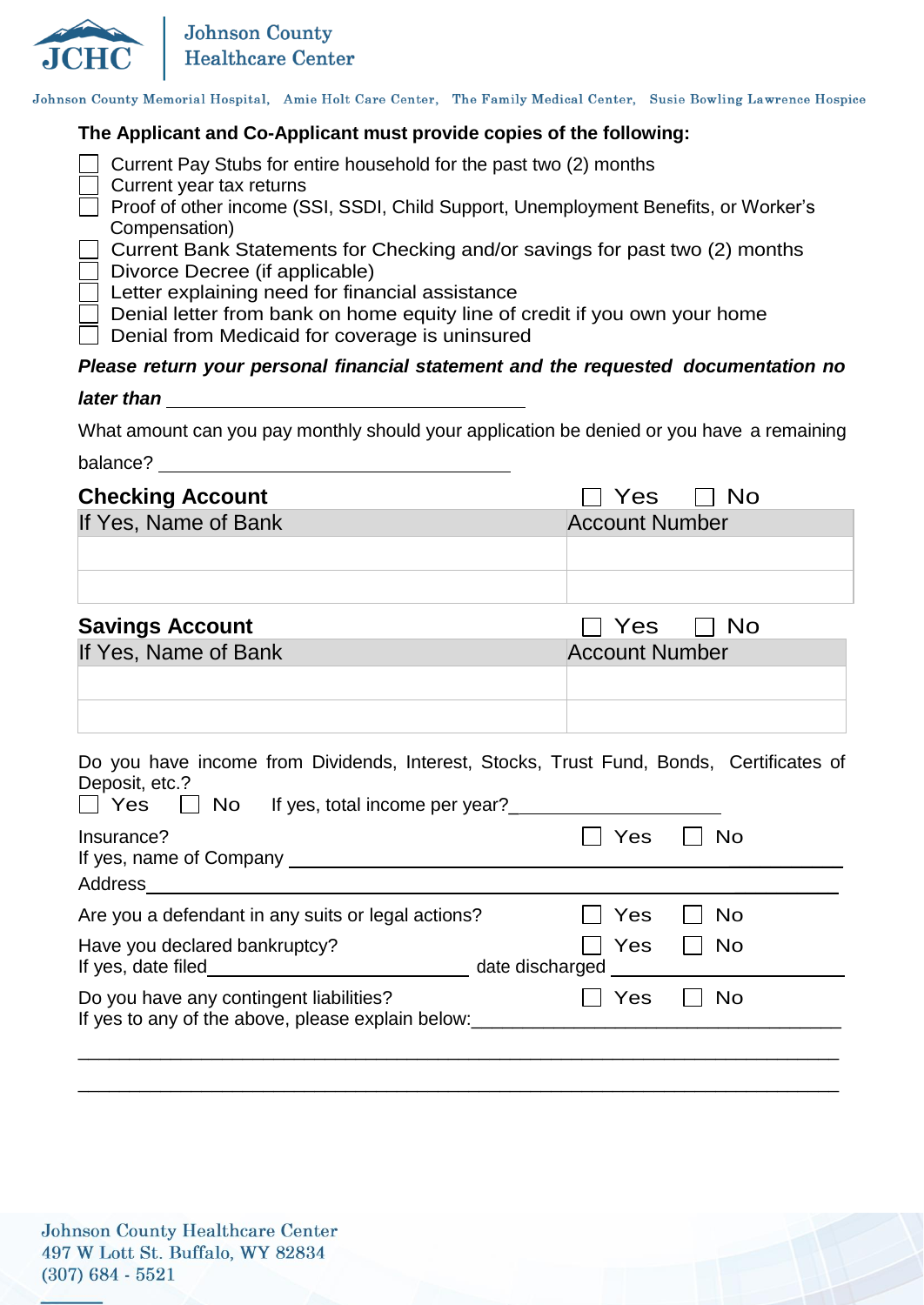Johnson County Memorial Hospital, Amie Holt Care Center, The Family Medical Center, Susie Bowling Lawrence Hospice

#### **Please List Monthly Payments Paid Each Month**

Mortgage/ Rent Payments

Mortgage/Rent Insurance\_

| Food                     | <b>Credit cards</b>      |  |
|--------------------------|--------------------------|--|
| Electricity              | Store charges            |  |
| Heat                     | Personal loans           |  |
| Water                    | Auto Ioan                |  |
| Garbage                  | Auto Maintenance         |  |
| Phone                    | Auto Insurance           |  |
| Cable/Internet           | <b>Auto Fuel</b>         |  |
| <b>Medical Insurance</b> | Alimony                  |  |
| Prescriptions            | Child Support            |  |
| <b>Medical Bills</b>     | <b>Personal Expenses</b> |  |

I understand that the purpose of this information is to assist the Johnson County Memorial Hospital and/or Family Medical Center in determining financial assistance or to arrange an extended payment plan mutually acceptable for me and the Johnson County Memorial Hospital and/or Family Medical Center. The above information is true and correct. I understand the information submitted is subject to verification; therefore, I grant permission and authorize any bank, insurance company, real estate company, financial institution and credit grantor of any kind to disclose to any authorized agent of Johnson County Memorial Hospital and/or Family Medical Center information as to my past and present accounts, policies, experiences and all pertinent information related thereto. I authorize Johnson County Memorial Hospital and/or Family Medical Center to perform a credit check for both guarantor/patient and spouse.

\_\_\_\_\_\_\_\_\_\_\_\_\_\_\_\_\_\_\_\_\_\_\_\_\_\_\_\_\_\_\_\_\_\_\_\_\_\_\_\_\_\_\_\_\_\_\_\_\_\_\_\_\_\_\_\_\_\_\_\_\_\_\_\_\_\_\_\_\_\_\_\_\_\_

Signature of person(s) financially responsible Date Signed Date Signed

\_\_\_\_\_\_\_\_\_\_\_\_\_\_\_\_\_\_\_\_\_\_\_\_\_\_\_\_\_\_\_\_\_\_\_\_\_\_\_\_\_\_\_\_\_\_\_\_\_\_\_\_\_\_\_\_\_\_\_\_\_\_\_\_\_\_\_\_\_\_\_\_\_\_

Signature of person(s) financially responsible Date Signed Date Signed